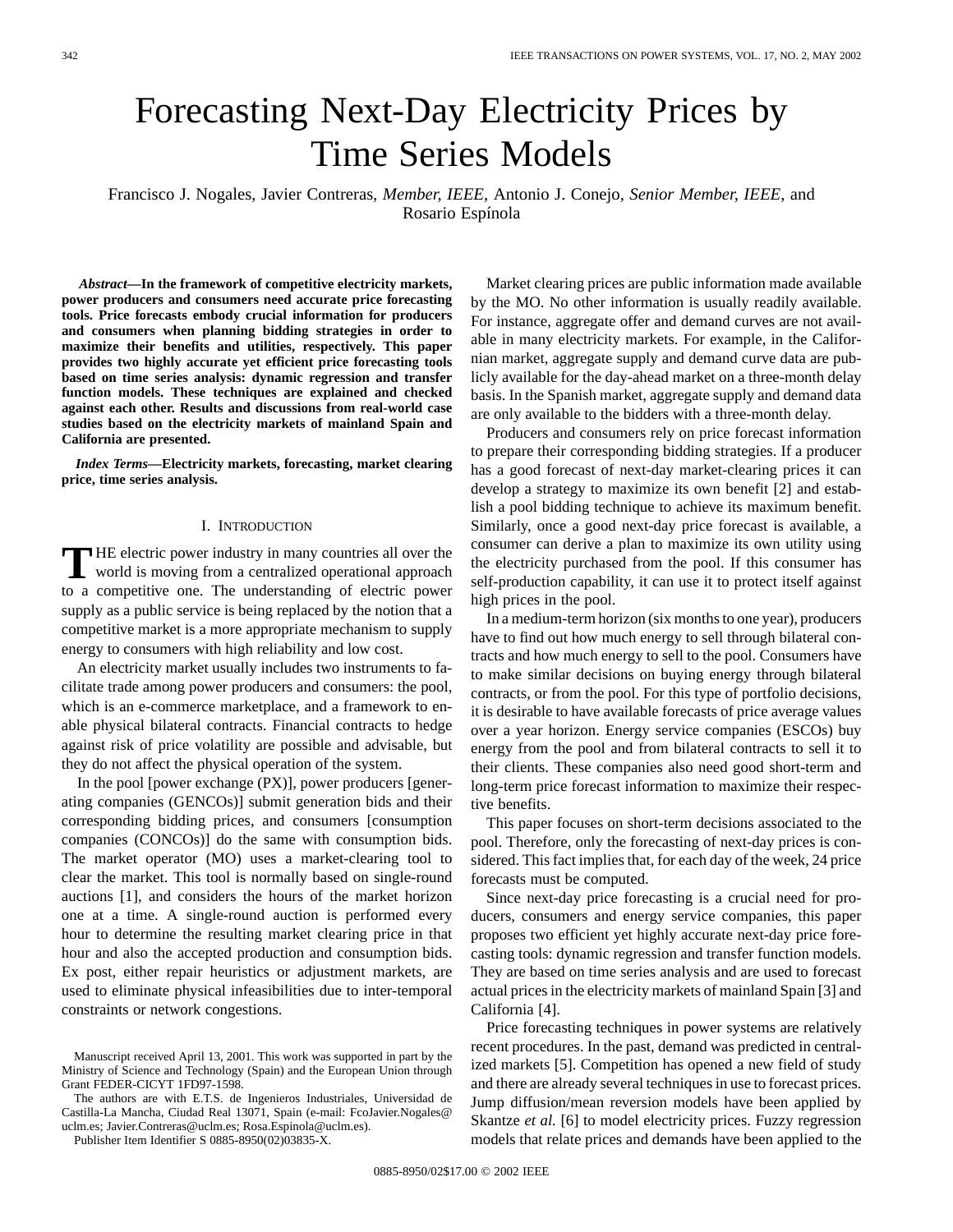Californian market by Nakashima *et al.* [7]. Neural networks are used to predict prices in the England-Wales pool by Ramsay *et al.* [8] and also in California by Gao *et al.* [9] and the Victorian market by Szkuta *et al.* [10]. Finally, techniques based on Fourier and Hartley transforms have been studied by Nicolaisen *et al.* [11].

In current literature, approaches based on time series analysis that forecast successfully next-day electricity prices are rare to find. However, time series analysis has been applied with great success in other areas where the frequency of data is at most weekly, see [12]. This paper proposes two techniques based on time series analysis that produce accurate results with hourly electricity price data.

The remaining of this paper is organized as follows. In Section II, a mathematical description of the models based on time series analysis is given. Section III presents numerical results and Section IV provides several conclusions.

## II. TIME SERIES ANALYSIS

In this section, the description of two models based on time series analysis is presented. It is assumed that price values are recorded at fixed time intervals.

The analysis is based on setting up a hypothetical probability model to represent the data. The presented models are selected based on a careful inspection of the main characteristics of the hourly price series. In most competitive electricity markets, this series presents the following:

- high frequency;
- nonconstant mean and variance;
- multiple seasonality (corresponding to a daily and weekly periodicity, respectively);
- calendar effect (such as weekends and holidays);
- high volatility;
- high percentage of unusual prices (mainly in periods of high demand).

These characteristics can be observed in Figs. 1–4 for the pool of mainland Spain and in Figs. 5 and 6 for the Californian one.

Time series analysis can include explanatory variables. In the proposed models, the demand of electricity has been included because, *a priori,* it seems to partly explain the price behavior.

Taking the relationship of these two variables into account, an initial approach to model electricity prices is the use of a *linear regression model*. However, this approach has a serious problem due to the presence of serial correlation in the error that indicates that the model is not appropriate. The drawback of this approach is that it can results in a model that is ineffectual or incorrect and, which is more important, that forecasts with a limited accuracy.

Therefore, it is necessary to develop models that can handle correlated errors. Two such models have been chosen to forecast market clearing prices. These two models have been obtained following a recursive scheme.

An outline of this scheme is as follows.

- Step 1) A model is identified assuming certain hypotheses.
- Step 2) The model parameters are estimated.
- Step 3) If the hypotheses of the model are validated go to Step 3, otherwise go to Step 0 to refine the model.
- Step 4) The model can be used to forecast.



Fig. 1. Forecast of August week in the Spanish market by dynamic regression. Prices in euros per megawatt hour.



Fig. 2. Forecast of August week in the Spanish market by transfer function. Prices in euros per megawatt hour.

In Step 0, an initial model is built, hypotheses are established, and an initial selection of parameters is chosen.

In Step 1, an estimation procedure is used, based on available data. Good estimators of the parameters can be found by assuming that the data are observations of a stationary Gaussian time series and maximizing the likelihood with respect to the parameters [12].

In Step 2, a diagnostic checking is used to validate the model assumptions. This is carried out by comparing the observed values with the corresponding predicted values obtained from the fitted model. If the fitted model is appropriate, then the residuals (observed values minus predicted values) should behave in a manner that is consistent with the model. To verify this, some techniques such as autocorrelations plots, partial autocorrelations plots, and tests for randomness of the residuals, can be used.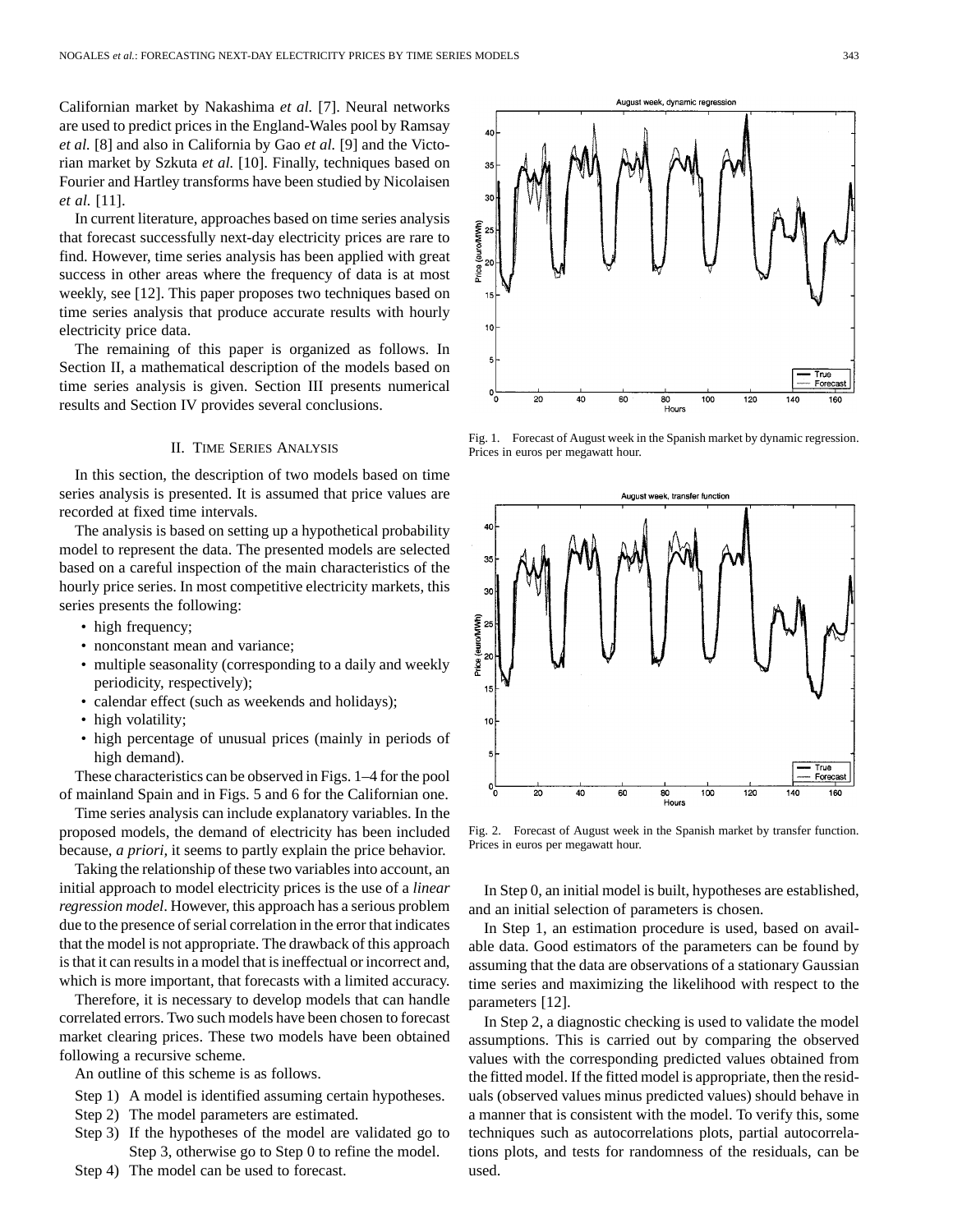

Fig. 3. Forecast of November week in the Spanish market by dynamic regression. Prices in euros per megawatt hour.



Fig. 4. Forecast of November week in the Spanish market by transfer function. Prices in euros per megawatt hour.

In Step 3, the selected model can be use to predict future values of prices (typically 24 h ahead). Due to this requirement, difficulties can arise because predictions can be less certain as the forecast lead time becomes longer.

Following the above scheme, two models have been selected to forecast market clearing prices: a dynamic regression model and a transfer function model.

## *A. Dynamic Regression Approach*

The first effective technique which is proposed to overcome the serial correlation problem uses a *dynamic regression model* [12]. In this model, the price at hour  $t$  is related to the values of past prices at hours  $t-1, t-2, \ldots$  and to the values of demands at hours  $t, t - 1, t - 2, \dots$  This is done to obtain a model that



Fig. 5. Forecast of April week in the Californian market by dynamic regression. Prices in dollars per megawatt hour.



Fig. 6. Forecast of April week in the Californian market by transfer function. Prices in dollars per megawatt hour.

has uncorrelated errors. In Step 0, the selected model used to explain the price at hour  $t$  is the following:

$$
p_t = c + \omega^d(B) d_t + \omega^p(B) p_t + \varepsilon_t \tag{1}
$$

where  $p_t$  is the price at time t; c is a constant; and  $d_t$  is the demand at time t. Functions  $\omega^p(B) = \sum_{l=1}^K \omega_l^p B^l$  and  $\sum_{l=0}^{K} \omega_l^d B^l$  are polynomial functions of the backshift operator  $\overline{B}$ :  $\overline{B}^l z_t = z_{t-l}$ , and depend on parameters  $\omega_l^p$  and  $\omega_l^d$ , respectively, whose values are estimated in Step 1. Finally,  $\varepsilon_t$  is the error term. In Step 0, this term is assumed to be a series drawn randomly from a normal distribution with zero mean and constant variance  $\sigma^2$ , that is, a white noise process.

The efficiency of this approach depends on the election of the appropriate parameters in  $\omega^d(B)$  and  $\omega^p(B)$  to achieve an uncorrelated set of errors. This selection is carried out through Steps 0–2.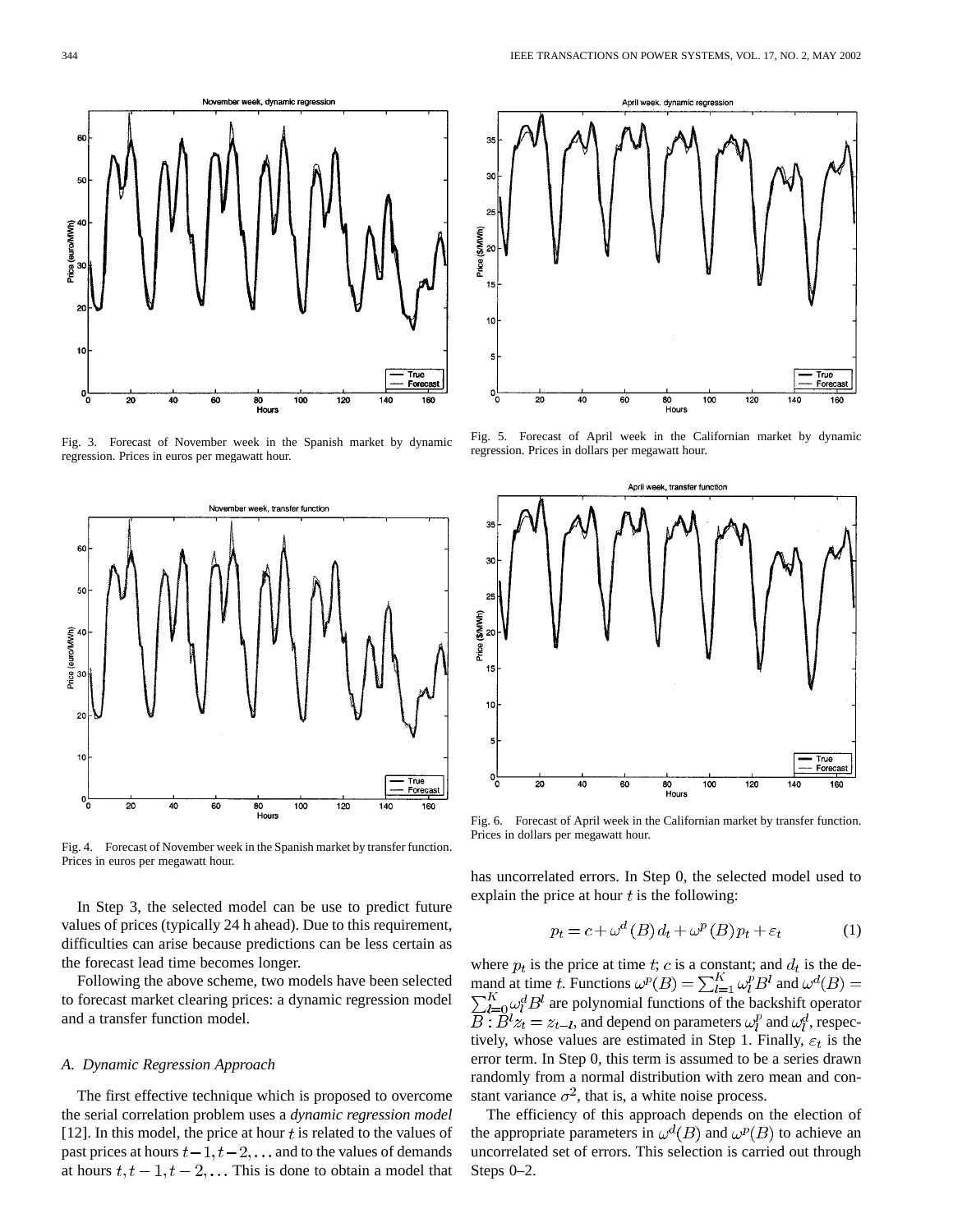In Step 0, all the parameters are set to zero. Then, an inspection of the residuals in Step 2 helps in identifying a set of parameters different from zero to build a refined model in Step 0. After some iterations of this scheme, the series of residuals is checked to validate if it follows a white noise process and, if this checking is passed, final parameters different from zero are selected.

Final selected parameters  $\omega_l^d$  of function  $\omega^d(B)$  in (1) that are different from zero are those corresponding to indexes  $l = 0, 1$ , 2, 3, 24, 25, 48, 49, 72, 73, 96, 97, 120, 121, 144, 145, 168, 169, 192, and 193. Selected parameters  $\omega_i^p$  of function  $\omega^p(B)$  in (1) that are different from zero are those corresponding to indexes  $l = 1, 2, 3, 24, 25, 48, 49, 72, 73, 96, 97, 120, 121, 144, 145,$ 168, 169, 192, and 193. Once these parameters are selected, they are estimated in Step 1, as it is indicated in Section III.

## *B. Transfer Function Approach*

A second method is proposed for dealing with serial correlation. It includes a serially correlated error. Such an approach is called *transfer function model* [12]. Specifically, it is assumed that the price and demand series are both stationary (i.e., with constant mean and variance). The general form proposed to model the (price, demand) transfer function is

$$
p_t = c + \omega^d \left( B \right) d_t + N_t \tag{2}
$$

where

| $p_t$         | price at time $t$ ;                                                              |
|---------------|----------------------------------------------------------------------------------|
| $\mathcal{C}$ | a constant:                                                                      |
| $d_{t}$       | demand at time $t$ .                                                             |
|               | $\omega^d(B) = \sum_{k=1}^K \omega^d_l B^l$ polynomial function of the backshift |
|               | operator.                                                                        |

 $N_t$  is a disturbance term that follows an ARMA model [12] of the form

$$
N_t = \frac{\theta(B)}{\phi(B)} \varepsilon_t \tag{3}
$$

with  $\theta(B) = 1 - \sum_{l=1}^{\Theta} \theta_l B^l$  and  $\phi(B) = 1 - \sum_{l=1}^{\Phi} \phi_l B^l$ , both of which being polynomial functions of the backshift operator. Finally,  $\varepsilon_t$  is the error term.

The model in (2) relates actual prices to demands through function  $\omega^d(B)$  and actual prices to past prices through function  $\phi(B)$ .

Following a recursive scheme (similarly to the dynamic regression approach), the parameters different from zero in  $\omega^d(B)$ ,  $\theta(B)$ , and  $\phi(B)$  are selected.

Final selected parameters different from zero for function  $\omega<sup>d</sup>(B)$  in (2) are the same as those selected for the dynamic regression model. Selected parameters  $\phi_l$  of function  $\phi(B)$  in (2) that are different from zero are those corresponding to indexes  $l = 1, 2, 3, 24, 25, 48, 49, 72, 73, 96, 97, 120, 121, 144,$ 145, 168, 169, 192, and 193. Due to seasonality, function  $\theta(B)$ has been divided into two functions  $\theta(B) = \theta_1(B)\theta_2(B)$  where and  $\theta_2(B) = 1 - \sum_{l=1}^{9} \theta_{2l} B^l$ . Selected parameters  $\theta_{1l}$  for the first factor are different from zero for indexes  $l = 1, 2, 3, 24$ . The only parameter different from zero for the second factor is for index  $l = 168$ . Once parameters different from zero are selected, they are estimated in Step 1 as it is indicated in Section III.

# *C. Practical Refinements*

Before a final model is identified and its parameters estimated using the available data, the following considerations have to be made.

1) For both models, a logarithmic transformation is applied to the price and demand data to achieve a more homogeneous variance. The resulting models are

$$
\log(p_t) = c + \omega^d(B) \log(d_t) + \omega^p(B) \log(p_t) + \varepsilon_t \quad (4)
$$
  

$$
\log(p_t) = c + \omega^d(B) \log(d_t) + N_t. \quad (5)
$$

- 2) Due to unexpected or uncontrolled events in the electricity markets, a high frequency of unusual prices can arise. These unusual observations are called outliers in the forecasting literature. As these events are not initially known, a procedure that detects and minimizes the effect of the outliers is necessary. With this adjustment, a better understanding of the series, a better modeling and estimation, and finally, a better forecasting performance is achieved. Additional information for outlier detection and adjustment can be found in [13].
- 3) To achieve more robust forecasts, another refinement is carried out. If a time series is log-transformed, the estimator of the mean is biased (underestimated). In order to unbias this mean estimate, it is necessary to add half of the variance to the forecast before taking its exponential to eliminate the logarithmic transformation. Additionally, confidence intervals of forecasts should be adjusted to center them around the unbiased mean estimate [14].

In the following section, the performance of the two proposed models (with practical refinements included) is compared.

#### III. NUMERICAL RESULTS

# *A. Case Studies*

The proposed forecasting models have been applied to predict the electricity prices of both mainland Spain market and the California PX.

For the Spanish electricity market, two weeks have been selected to forecast and validate the performance of the proposed models. The first one corresponds to the third week of August 2000 (from days August 21 to 27), which is typically a low demand week [15]. The second one corresponds to the third week of November 2000 (from days November 13 to 19), which is typically a high demand week [15]. The hourly data used to forecast the first week are from June 1, 2000 to August 20, 2000. It should be noted that to forecast this summer only summer data is used. The hourly data used to forecast the second week are from January 1, 2000 to November 12, 2000.

For the California electricity market, the week of April 3, 2000 to April 9, 2000 has been chosen. It should be noted that this week is prior in time to the beginning of the dramatic price volatility period that is still underway. The hourly data used to forecast this week are from January 1, 2000 to April 2, 2000.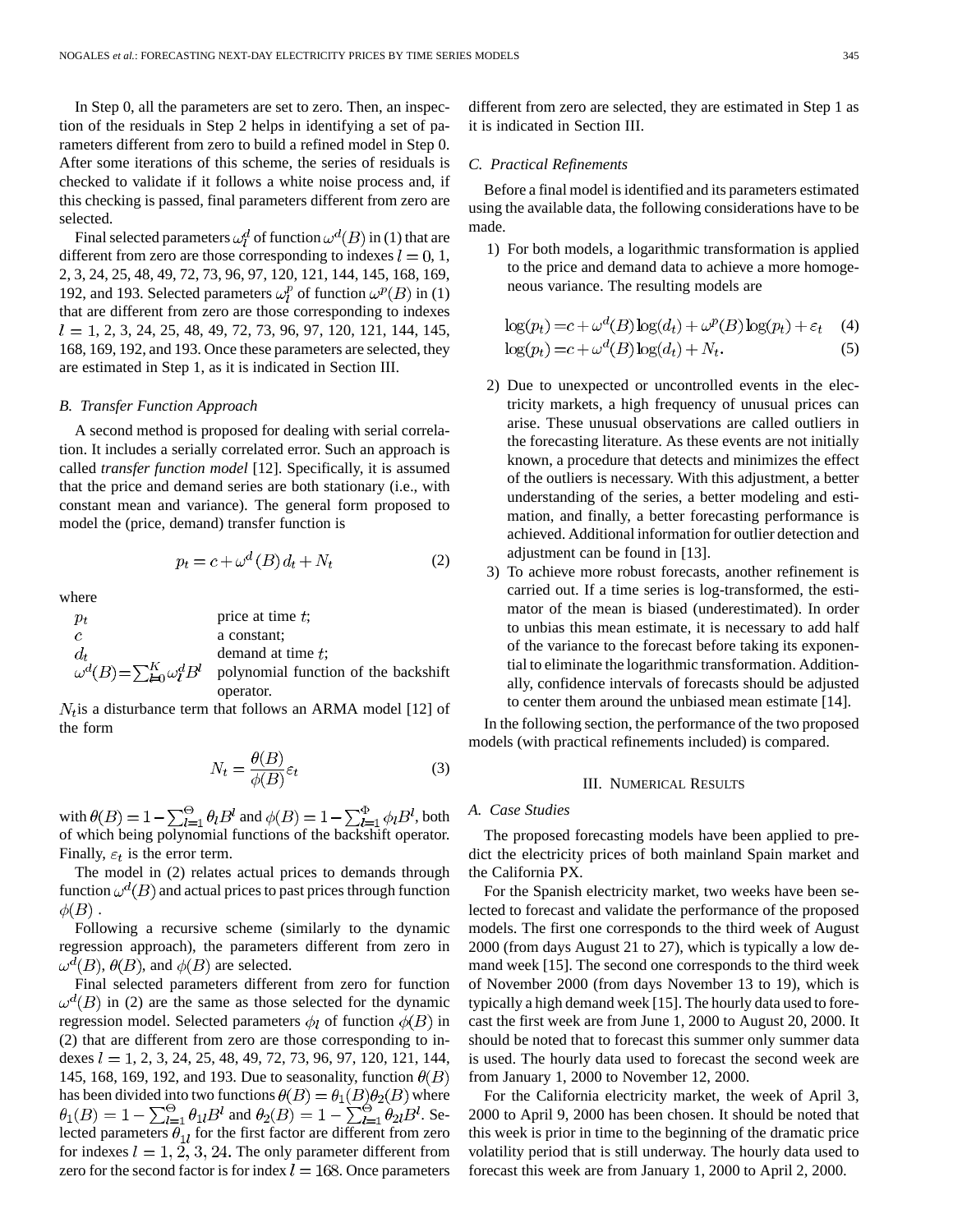TABLE I DAILY MEAN ERRORS OF AUGUST WEEK IN THE SPANISH MARKET BY DYNAMIC REGRESSION

| Davs |      |      |    |      |      |    |      |
|------|------|------|----|------|------|----|------|
| Mean | 8.7% | . 6% | 9% | 4.0% | 4.2% | 8% | -20. |

TABLE II DAILY MEAN ERORS OF AUGUST WEEK IN THE SPANISH MARKET BY TRANSFER FUNCTION

| Davs |           |    |      |    |    |     |       |
|------|-----------|----|------|----|----|-----|-------|
| Mean | 3%<br>د.ه | 4% | 4.3% | 1% | 7% | .6% | $+8%$ |

The SCA system [16] has been used to estimate the parameters of the models in Step 1. The parameter estimation is based on maximizing a likelihood function for the available data [12]. A conditional likelihood function (as described in [16]) has been selected in order to get a good starting point to obtain an exact likelihood function (as described in [16]). Also, an option to detect and adjust possible outliers has been selected.

Furthermore, SCA has been used to compute the 24-h forecast. As in the estimation step, the exact likelihood function option and the detection and adjustment of outliers procedure has been selected.

To assess the prediction capacity of the two proposed models, different statistical measures are used. This capacity can be checked afterwards once the true market prices are available. For all three weeks under study, the average prediction error (in percentage) of the 24 h was computed for each day. Then, the average of the seven daily mean errors was computed and called mean week error (MWE). Also, the forecast mean-square error (FMSE) was computed for the 168 hours of each week. This parameter is the sum of the 168 square differences between the predicted prices and the actual ones. An index of uncertainty in a model is the variability of what is still unexplained after fitting the model that can be measured through the variance of the error term in (1) or (3). The smaller  $\sigma^2$  the more precise the prediction of prices. As the value of  $\sigma$  is unknown, an estimate is required. The standard deviation of the error terms,  $\hat{S}_R$ , can be used as such an estimate. This estimate is useful when true values of the series are not known.

# *B. Forecasts*

Numerical results with the two proposed models are presented. Figs. 1–6 show the forecast prices for each of the two models and for each of the three weeks studied, together with the actual prices.

Fig. 1 corresponds to the selected week in August for the Spanish market with forecast prices computed using the dynamic regression model (1).

The seven daily mean errors for this week appear in Table I. A good performance of the prediction method can be observed. The daily mean errors are around 4.5% except for the first day (Monday).

Fig. 2 corresponds to the same August week with forecast prices computed with the transfer function model (2).

TABLE III DAILY MEAN ERRORS OF NOVEMBER WEEK IN THE SPANISH MARKET BY DYNAMIC REGRESSION

| Days |     |    |           |    |           |    |      |
|------|-----|----|-----------|----|-----------|----|------|
| Mean | .2% | 4% | 9%<br>T.J | 7% | 3%<br>4.J | 6% | -701 |

TABLE IV DAILY MEAN ERRORS OF NOVEMBER WEEK IN THE SPANISH MARKET BY TRANSFER FUNCTION

| Davs |          |                  |      |            | ----------  |           |    |
|------|----------|------------------|------|------------|-------------|-----------|----|
| Mean | /۵<br>70 | 20/<br>.370<br>◡ | +.6% | .007<br>70 | 20/<br>+.∠% | A0/<br>70 | 9% |

TABLE V DAILY MEAN ERRORS OF APRIL WEEK IN THE CALIFORNIAN MARKET BY DYNAMIC REGRESSION

| )ave<br>້ |    |                                   |    |         |      |                                            |  |
|-----------|----|-----------------------------------|----|---------|------|--------------------------------------------|--|
| Mean      | 6% | 20/<br>″0<br>$\ddot{\phantom{0}}$ | 7% | 9%<br>. | 2.5% | -70<br>⁄٥<br>$\tilde{\phantom{a}}$<br>---- |  |

TABLE VI DAILY MEAN ERRORS OF APRIL WEEK IN THE CALIFORNIAN MARKET BY TRANSFER FUNCTION

| Days        | ----- |         |    |                 |      |      |               |
|-------------|-------|---------|----|-----------------|------|------|---------------|
| Mean<br>. . | 8%    | 20.<br> | 9% | 2%<br>,,<br>. 7 | 2.3% | 3.6% | 70.<br>------ |

The seven daily mean errors for this week are shown in the Table II.

The same comments stated for the previous model are appropriate for this model, though slightly better predictions are obtained.

Fig. 3 shows the selected November week for the Spanish market with forecast prices computed with the dynamic regression model (1).

The seven daily mean errors for this week appear in Table III. It can be observed that the mean prediction error during the week is around 5%. Also, it can be noted that hours with higher prediction errors are those corresponding to hours with higher prices.

The forecast prices for the transfer function model and their corresponding daily mean errors are shown in Fig. 4 and Table IV, respectively.

The Californian electricity market is considered below. Fig. 5 corresponds to the selected April 2000 week with forecast prices computed with the dynamic regression model (1).

Table V presents the daily mean errors.

In the Californian market better forecasts are obtained using any of the two proposed methods. The daily mean errors are around 3% and spike prices are more efficiently predicted.

Fig. 6 corresponds to the same April week with forecast prices computed using the transfer function model (2).

The seven daily mean errors for this week are shown in Table VI.

Table VII summarizes the numerical results. First column indicates the month, and in parenthesis the times series model used: DR for dynamic regression and TF for transfer function. Second column shows the percentage MWE, the third one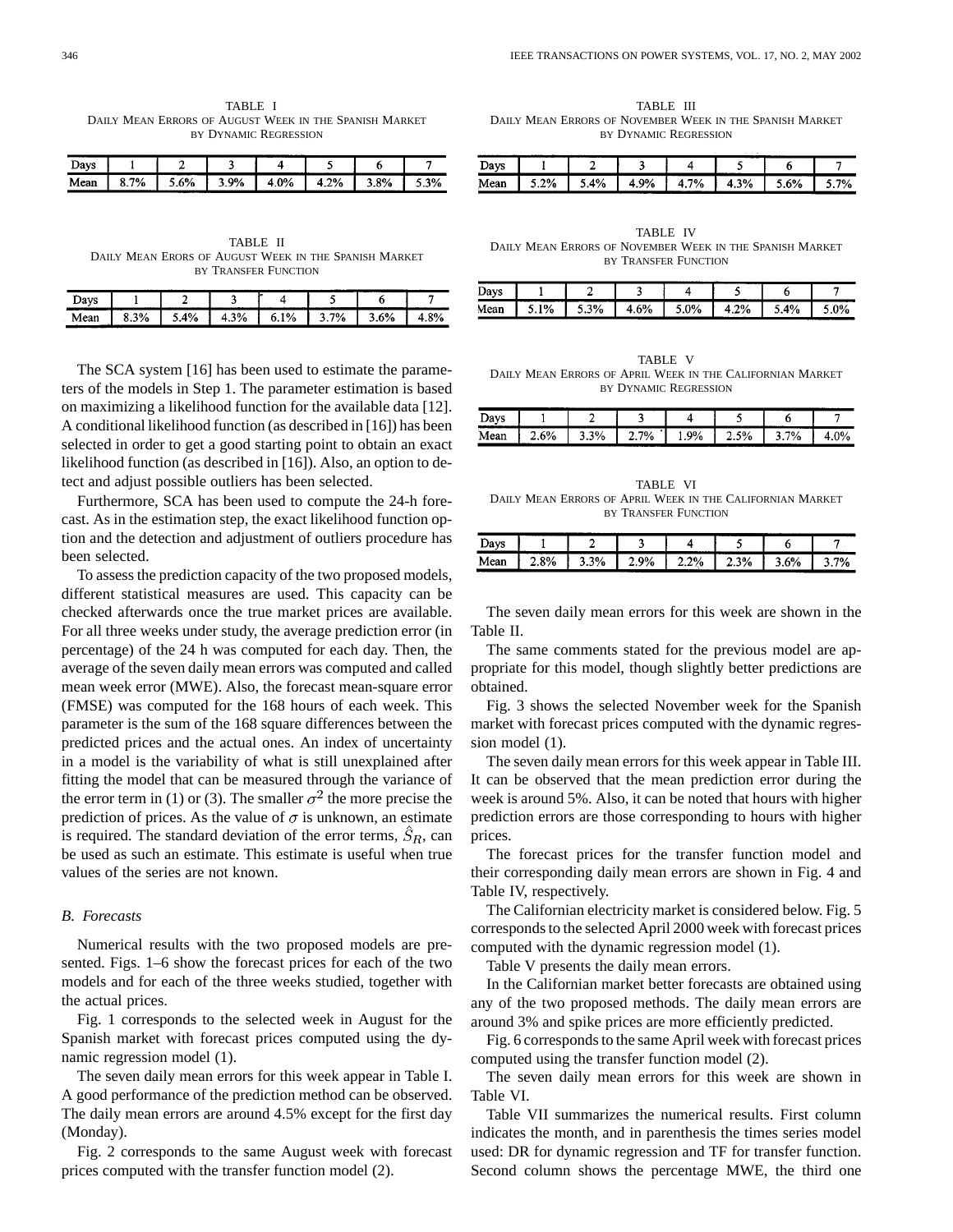|               | MWE(%) | $\hat{s}_R$ | $\sqrt{FMSE}$ |
|---------------|--------|-------------|---------------|
| August (DR)   | 5.07   | 0.088       | 11.20         |
| August (TF)   | 5.17   | 0.082       | 10.93         |
| November (DR) | 5.11   | 0.089       | 13.05         |
| November (TF) | 4.94   | 0.087       | 12.92         |
| April (DR)    | 2.95   | 0.056       | 13.61         |
| April (TF)    | 2.97   | 0.055       | 13.47         |

TABLE VII STATISTICAL MEASURES

presents the standard deviation of the error terms  $(S_R)$ , and the forth column shows the square root of the FMSE

$$
\sqrt{FMSE} = \sqrt{\sum_{i=1}^{168} (p_t - \hat{p}_t)^2}
$$

where  $\hat{p}_t$  is the forecast at time t.

The MWE and the FMSE are measured in euro/MWh for the weeks studied in the Spanish market and in \$/MWh for the week studied in the California market.

These measures indicate a slightly better performance of the transfer function model. This model is, however, more computationally involved.

All the study cases have been run on a PC Pentium II with 128 Mb of RAM at 600 MHz. Running time, including estimation and forecasting, has been under five minutes for each one of the cases.

To forecast electricity prices, exact demand values are assumed known. Nevertheless, it has been checked that, in the weeks studied, it is not necessary to consider demand as an explanatory variable. If the demand is not considered in the two models, then the forecasted prices are slightly worse, and the standard deviation of the error terms is slightly higher. For example, if  $\omega^d(B)$  is set to 0 in the transfer function model (2), and the November week is forecasted (not considering the demand), then the new measure  $\sqrt{FMSE}$  is 13.36, just 3.4% larger.

Finally, note that the fitting goodness of a statistical model to a set of data is assessed by comparing the actual values with the corresponding predicted values. If the model is correct, the residuals behave in a manner consistent with the model. In Step 2, this fact has been ensured for the proposed models by checking that the series of residuals follows a white noise process. Histograms of these residuals and autocorrelation and partial autocorrelation functions were used to check that the errors fit the initial hypotheses of the models.

# IV. CONCLUSIONS

In this paper, two forecasting models to predict electricity prices have been proposed: dynamic regression and transfer function. Both of them are based on time series analysis. Average errors in the Spanish market are around 5% and around 3% in the Californian market for the weeks under study.

Price predictions obtained for the Spanish and Californian electricity markets are accurate enough to be used by producers and consumers to prepare their corresponding bidding strategies.

However, the following differences between both markets have been observed.

- The Spanish market shows more volatility in general. Reasons to support this fact are: a higher proportion of outliers and a lesser degree of competition. This makes the Spanish market less predictable.
- During peak hours the Spanish market shows even higher dispersion. This fact causes more uncertainty in periods of high demand, producing less accurate forecasts.

In the future, new regulatory frameworks and the introduction of long-term contracts will hopefully change the behavior of day-ahead markets. Their impact on prices is still unknown and it is a relevant subject to future research work.

## **REFERENCES**

- [1] G. B. Sheblé, *Computational Auction Mechanisms for Restructured Power Industry Operation*. Norwell, MA: Kluwer, 1999.
- [2] J. M. Arroyo and A. J. Conejo, "Optimal response of a thermal unit to an electricity spot market," *IEEE Trans. Power Syst.*, vol. 15, pp. 1098–1104, Aug. 2000.
- [3] J. J. González and P. Basagoiti, "Spanish power exchange and information system design concepts, and operating experience," in *Proc. 21st Int. Conf. PICA*, Santa Clara, CA, May 1999, pp. 245–252.
- [4] F. Albuyeh and Z. Alaywan, "Implementation of the California independent system operator," in *Proc. 21st Int. Conf. PICA*, Santa Clara, CA, May 1999, pp. 233–238.
- [5] G. Gross and F. D. Galiana, "Short-term load forecasting," *Proc. IEEE*, vol. 75, pp. 1558–1573, Dec. 1987.
- [6] P. Skantze, M. Ilic, and J. Chapman, "Stochastic modeling of electric power prices in a multi-market environment," in *Proc. Power Engineering Winter Meet.*, Singapore, Jan. 2000, pp. 1109–1114.
- [7] T. Nakashima, M. Dhalival, and T. Niimura, "Electricity market data representation by fuzzy regresion models," presented at the Power Eng. Summer Meet., Seattle, WA, July 2000.
- [8] B. Ramsay and A. J. Wang, "An electricity spot-price estimator with particular reference to weekends and public holidays," in *Proc. UPEC*, Manchester, U.K., Sept. 1997, pp. 371–374.
- [9] F. Gao, X. Guan, X.-R. Cao, and A. Papalexopoulos, "Forecasting power market clearing price and quantity using a neural network method," in *Proc. Power Engineering Summer Meet.*, Seattle, WA, July 2000, pp. 2183–2188.
- [10] B. R. Szkuta, L. A. Sanabria, and T. S. Dillon, "Electricity price short-term forecasting using artificial neural networks," *IEEE Trans. Power Syst.*, vol. 14, pp. 851–857, Aug. 1999.
- [11] J. D. Nicolaisen, C. W. Richter, Jr., and G. B. Sheblé, "Signal analysis for competitive electric generation companies," in *Proc. Conf. Electric Utility Deregulation and Restructuring and Power Technologies*, London, U.K., Apr. 2000, pp. 4–7.
- [12] G. E. P. Box and G. M. Jenkins, *Time Series Analysis Forecasting and Control*, 2nd ed. San Francisco, CA: Holden-Day, 1976.
- [13] A. Pankratz, *Forecasting with Dynamic Regression Models*. New York: Wiley, 1991.
- [14] M. Kendall, *Kendall's Advanced Theory of Statistics*, 5th ed. London, U.K.: Oxford Univ. Press, 1991, vol. 2, Classical Inference and Relationship.
- [15] (1999) Informe de operación del sistema eléctrico. Red Eléctrica de España (REE), Madrid, Spain. [Online]. Available: http://www.ree.es/cap03/pdf/Inf\_Oper\_REE\_99b.pdf
- [16] L. Liu and G. P. Hudak, *Forecasting and Time Series Analysis using the SCA Statistical System*. Oak Brook, IL: Scientific Computing Associated, 1994.

**Francisco J. Nogales** received the B.S. degree in mathematics from Universidad Autónoma de Madrid, Madrid, Spain, in 1995, and the Ph.D. degree in mathematics from Universidad Carlos III de Madrid in 2000.

He is currently an Assistant Professor of Statistics and Operations Research at the Universidad de Castilla-La Mancha, Ciudad Real, Spain. His research interests include planning and economics of power systems, optimization, decomposition methods in mathematical programming problems, and forecasting.